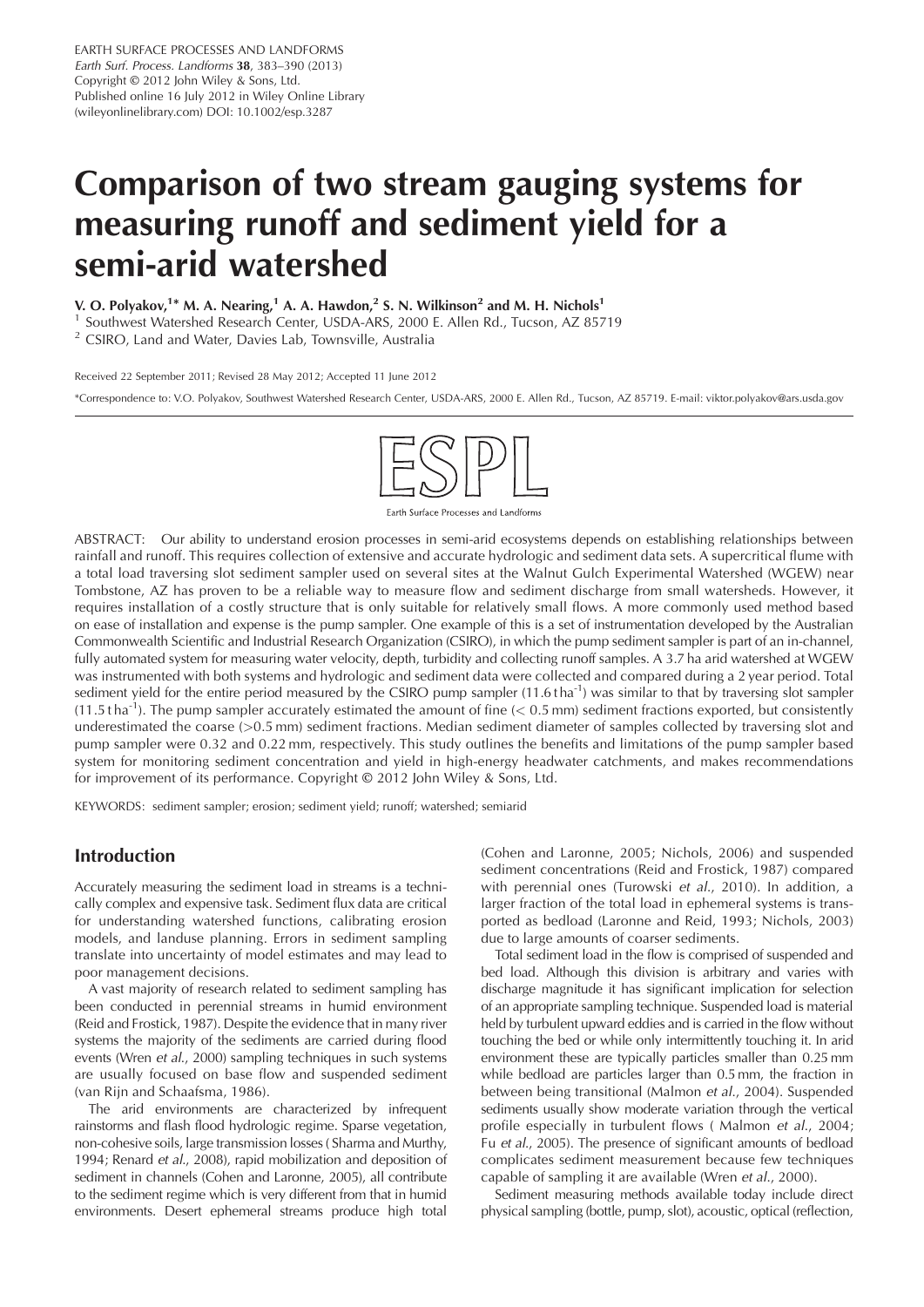refraction, backscatter), nuclear, and remote sensing techniques (van Rijn and Schaafsma, 1986; Wren et al., 2000). There is no universal approach that fits every application. The choice of instrumentation is based on hydrological conditions and the type of data sought.

The concentration of sediment in samples obtained by a pump sampler relative to that in ambient flow depends on the orientation of the intake relative to the flow direction and intake velocity (Bosman et al., 1987). Orientation of the inlet facing the flow is usually recommended (Wren *et al.*, 2000), however perpendicular orientation might be preferable to prevent clogging or under turbulent conditions (Black and Rosenberg, 1994). Samples obtained from a single intake suffer from poor representativeness due to insufficient mixing of water column (Clark et al., 2009). At low turbulence 40% difference between sediment concentration in the samples and in the original flow has been reported (Graczyk et al., 2000). However, several researchers ( Krug and Goddard, 1986; Horowitz et al., 1990; Bossong et al., 2006) observed smaller, less than 20% differences when comparing depth-integrated and point intake samplers in turbulent flows.

Proportional samplers such as Coshocton wheel (Brakensiek et al., 1979), fixed slot (Barnes and Frevert, 1954), and traversing slot sampler (Renard et al., 1986), flow splitters (Brown et al., 1970; Pathak, 1991) have also been found to produce bias in particle size distribution and total load (Brown et al., 1970; Wang et al., 1971; Nichols, 2003).

Sediment sampling errors are a combination of spatial, temporal, and analysis errors. Phillips and Walling (1995) found that settling of suspended river sediment for 1 h followed by re-suspension caused increases in mean particle size up to 24%. This warrants the use of nonintrusive and automated systems, which have quick response times and are capable of obtaining large numbers of consecutive measurements.

Studies that directly compare different sampling approaches are limited (Black and Rosenberg, 1994; Harmel and King, 2005; Lecce, 2009; Harmel et al., 2010), often conducted for calibration purposes (Gao et al., 2008), and deal only with suspended load. Very few studies attempted to evaluate total load samplers performance theoretically (Replogle, 2009) or in the field (Nichols, 2003).

This paper provides a comparison of two gauging systems deployed simultaneously in a small arid watershed with ephemeral flow. One is a flume based traversing slot total sampler, and another is an in-channel system that employs two sediment measuring techniques (pump sampler and optical sensor). The objectives were to: (a) test and compare a simpler alternative to an existing flume-based watershed gauging system; (b) identify limitations and determine ways to improve the performance of the in-stream gauging system.

# Methods

#### Experimental site

The study was conducted on Watershed 103  $(31^0 44' 42'' N;$  $110^0$  3' 17" W) located within the 150 km<sup>2</sup> USDA-ARS Walnut Gulch Experimental Watershed (WGEW), which is an ephemeral tributary to San Pedro River in southeastern Arizona, USA. The area supports an array of land uses, among which are cattle grazing, mining, limited urbanization and recreation. The parent material throughout WGEW is deep alluvial fan deposits consisting of clay and silts to boulder conglomerates with inclusion of igneous-intrusive and volcanic rocks in the south and southeast.

The climate of the area is semiarid dominated by the North American Monsoon with highly spatially and temporally varying precipitation pattern. Monsoon storms are typically short-duration, high intensity, localized rainfall events. The mean annual precipitation from 1963 through 2004 at Watershed 103 was 289 mm, with 65% of the total occurring in July, August, and September. Mean annual temperature is  $17.7^{\circ}$ C.

Watershed 103 is located at 1362 m above sea level, has an area of 3.7 ha and average slope of 5%. It is covered with shrub, dominated by Creosote (Larrea tridentata (DC.) Coville) and Whitethorn (Acacia constricta Benth.). Canopy cover reaches 25% during the rainy season, and approximately two-thirds of the ground area is covered with rock and the remaining area is bare soil (Nearing et al., 2007). Two soil series on the site are Luckyhill (coarse-loamy, mixed, superactive, thermic Ustic Haplocalcids) and McNeal (fine-loamy, mixed, superactive, thermic Ustic Calciargids) very gravely sandy loam (USDA, 2003). The soil consists of approximately 39% gravel, 32% sand, 16% silt, and 13% clay. The organic carbon content at the surface (0–2.5 cm) ranges from 0 to 1.0%.

The drainage network is well developed and actively incising with local base level control provided by the runoff measuring flume. The main channel near the flume is approximately 1 m deep, 6 m wide with trapezoidal shape and 4% gradient. It is fed by a tributary approximately 4 m upstream of the flume. Channel bed contains large amount of coarse alluvium with particles 1–3 mm and rock fragments up to 20 cm.

#### Instrumentation and sampling

Precipitation was measured using a weighing-type rain gauge with 0.25 mm, 1 min resolution located on the watershed. The watershed is equipped with a Smith-type supercritical flow flume rated up to  $1.4 \text{ m}^3 \text{ s}^{-1}$ . Its design and calibration are described in detail by Smith et al. (1981). Flow depth in the flume is measured using a float and pulley mechanism with linear potentiometer, which is calibrated annually. A total load traversing slot sediment sampler (Renard et al., 1986) collects depth integrated samples. The size of the sampled sediment is limited by the 13 mm wide opening on the sampler arm. The traversing arm travels across the outlet of the flume and diverts a vertically integrated portion of the flow into 2 L bottles located in a conveyer. Sample collection is triggered when flow depth reaches 0.06 m. The sampling intervals are 3 min during the first 15 min of runoff, 5 min between 15 and 30 min of runoff, and 10 min if runoff continues after 30 min.

A fully automated system for stream monitoring was developed by CSIRO Land and Water (Hawdon et al., 2009). The system configuration used in this study enables measurement of water depth, velocity, temperature, turbidity, and collection of runoff samples. Flow depth is measured by pressure transducer (Greenspan Analytical PS7000) with 0 to 2.5 m range and 2.5 mm accuracy. The transducer is also used to detect flow and trigger the autosampler. Velocity is measured by ultrasonic doppler (Unidata Starflow) with 0.02 to  $4.5 \text{ m s}^{-1}$  range and accuracy equal to 2% of measured velocity. Turbidity is measured using an optical retro-scattering sensor (Analite NEP180) with 0–30 000 NTU range. Runoff samples are collected by a peristaltic pump auto sampler (ISCO 3700) with 24 1-L bottle capacity. The unit draws water through a 10 mm hose and intake strainer with 4 mm aperture. The sensors were mounted on a non-standard metal bracket located in the stream channel 1 m upstream from the flume entrance. The pressure transducer was placed at the channel bed level and other sensors at 5 cm above it. All instruments were controlled using CR10X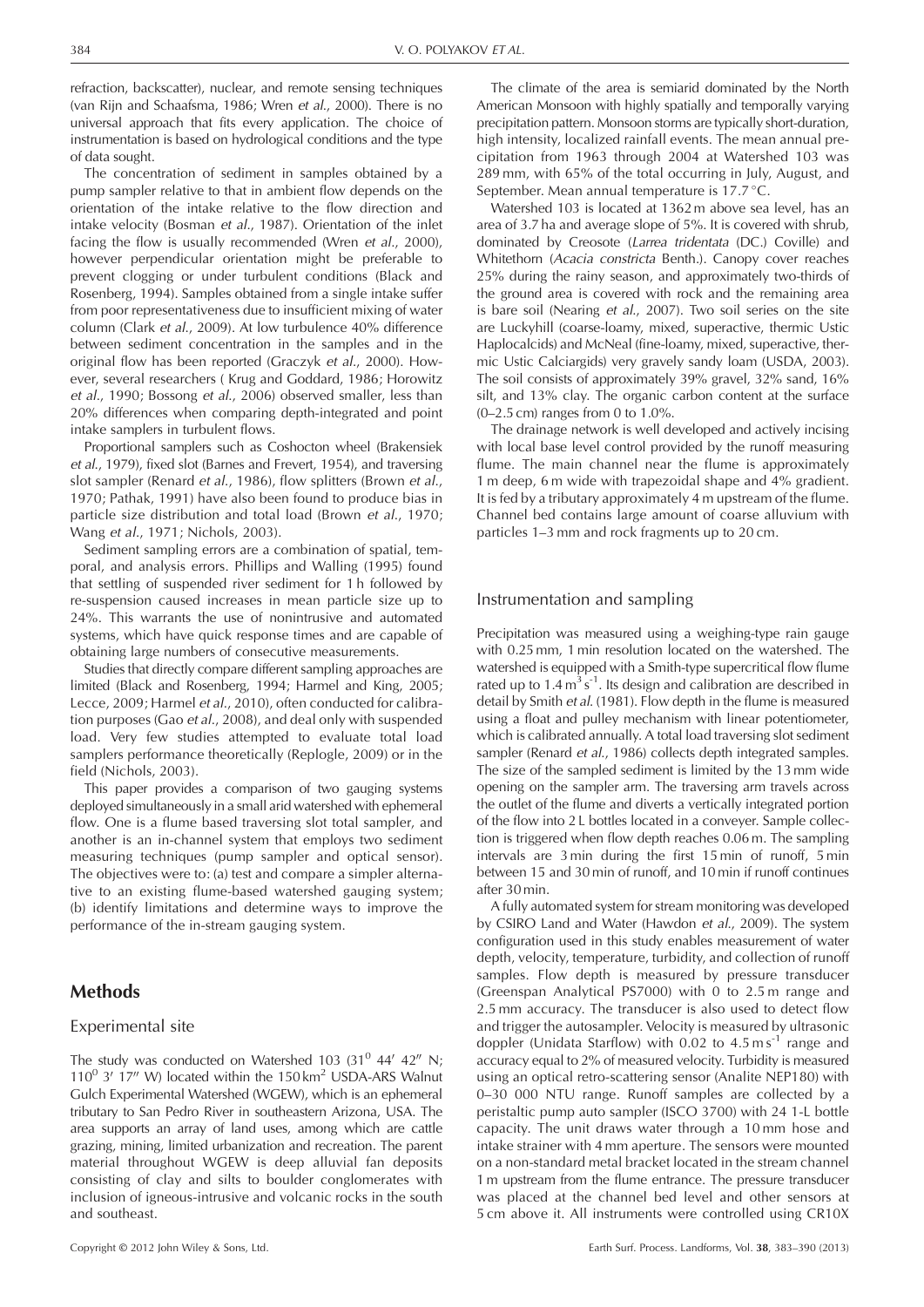(Campbell Scientific) data logger and the system was powered by a 12 V 120 Ah battery and a 20 W solar panel.

Historical flow data were used to determine the initial threshold values, of water depth, that the system used to initiate event sampling and for sample collection. When the water depth in the channel exceeded 80 mm, data from all sensors was logged every 60 s and sampling commenced. Samples were collected when the water level changed by 50 mm or if the stage height did not change by 50 mm within 5 min. If required, the system optimized the sampling routine according to the number of empty bottles remaining in the sampler. This allowed sampling to continue up to the end of the flow event. The sampling hose was purged prior to taking each sample to prevent sample contamination.

#### Data and analysis

Watershed data gathered for the study included hyetographs and hydrographs (1963–2010) of storm events, sediment concentration in watershed runoff from slot sampler (1995–2010) and pump sampler (2009–10), turbidity, velocity and depth measurements. Channel cross-section at the instrument site and channel profile were surveyed using level and RTK GPS, respectively. Channel survey data were used to determine parameters of Manning's Equation (slope, wetted perimeter, and cross-sectional area). Channel roughness (n) was determined following a procedure (Arcement and Schneider, 1989; Chaudhry, 2007), which involves identifying channel type, factors that cause roughness, and evaluating bed material size. Watershed sediment yield was calculated by integrating the product of sediment concentration and flow rate. Total sediment yield was calculated for the events where three or more sediment samples were obtained (for slot sampler only). Runoff events with fewer than three sediment samples were considered to be inadequately sampled (Nearing et al., 2007). Aggregate size distribution of runoff samples was determined by passing them through a series of sieves with 2, 1, 0.5, 0.25, 0.125, and 0.06mm openings, oven drying and weighing. Care was taken to avoid breakup of aggregates during the process.

Statistical analysis was performed using SAS 9.1 program (SAS, 2008). In all statistical tests  $P = 0.05$  was used, unless otherwise indicated.

### Results

#### Precipitation and runoff

Long-term average rainfall on site is 289 mm  $y^{-1}$ . Monthly rainfall varies significantly, with 65% (188 mm) of the total occurring during the monsoon dominated months of July through September. The top 10% of events account for nearly half of the total annual precipitation. Long-term average annual runoff is 7.1% of total precipitation.

The precipitation during monsoon season of 2009 (73 mm) was below and 2010 (231 mm) above the average. During the observation period starting in July 2009 more than 90 rainfall events occurred at the site totaling 420 mm. Among these events, only ten (160 mm) produced measurable runoff (50 mm or 31% of precipitation). The largest of the storms (7/26/09, 37.8mm) represented a return frequency of approximately 4 years.

Runoff events ranged between 0.2 and 20.7 mm with peak flows of up to  $67.2$  mm h<sup>-1</sup> (Table I). A typical hydrograph measured with the flume had a sharp rising limb and well defined single peak that occurred between 1/4 and 1/3 of the event duration (Figure 1). Flow depth measurements obtained by pressure transducer and stage recorder followed similar pattern (Figure 1).

The doppler sensor proved to be an unreliable way to measure flow velocity in the given environment and current setup due to the unstable channel floor and frequent obstructions. Hence, discharge was determined using Manning's equation with n = 0.07 (Arcement and Schneider, 1989; Chaudhry, 2007). The in-channel system failed to record three runoff events due to shallow flow (10/28/09 and 9/22/10) and equipment malfunction (7/25/10). Overall the total discharge calculated using Manning's equation compares well with the flume data (Table II). However runoff during small events is underestimated by the in-stream system due to its relatively high flow detection threshold and poor representation of hydrograph tails. On the other hand, the in-stream system overestimated the volume of events with peak flow greater than 0.2 m. This was due to the placement of pressure transducer in close proximity of the flume. Flume entrance being narrower than the channel causes flow to backup resulting in overestimation of flow depth and discharge.

#### Sediment

The average annual sediment yield from watershed 103 has been 5.1 t ha<sup>-1</sup> y<sup>-1</sup> based on 16 years of records and 63 successfully measured sediment events (60% success rate). For a majority of the events that were not measured, the reasons for the lack of measurement were due to small runoff rates or an insufficient number of samples. Annual yields varied from zero (2004) to 18.1 tha<sup>-1</sup> y<sup>-1</sup> (2000) with the largest single event on record generating  $6.2$  tha<sup>-1</sup>. Mean sediment concentration  $(2.9 \pm 1.6\%)$  showed statistically significant correlation with discharge and time during the events.

Runoff samples obtained by both the pump and slot samplers were well distributed through the hydrograph. The pump sampled more frequently during abrupt changes in flow depth (Figure 1). The current sampling parameters resulted in an average of 10 samples per event collected by the pump compared with 6 by the slot sampler. From 10 runoff events that occurred during the period of observation 8 were successfully sampled by the

Table I. Comparison and main features of two watershed gauging systems

|                            | <b>Flume</b>                 | In-channel                                                                                         |
|----------------------------|------------------------------|----------------------------------------------------------------------------------------------------|
| Construction               | Permanent (fixed base level) | Semi-mobile (minimal flow obstruction)                                                             |
| Max. flow rate $m^3s^{-1}$ | . .4                         | Not limited                                                                                        |
| Sample intake              | Depth integrated             | Point                                                                                              |
| Intake opening size, mm    | 13                           | 6                                                                                                  |
| CapacitySamples            | 20                           | 24                                                                                                 |
| Sampling interval          | Fixed, programmable          | Dynamic                                                                                            |
| Other measurements         | Stage (flow rate)            | velocity, turbidity, temperature, depth (channel cross<br>section is needed to estimate flow rate) |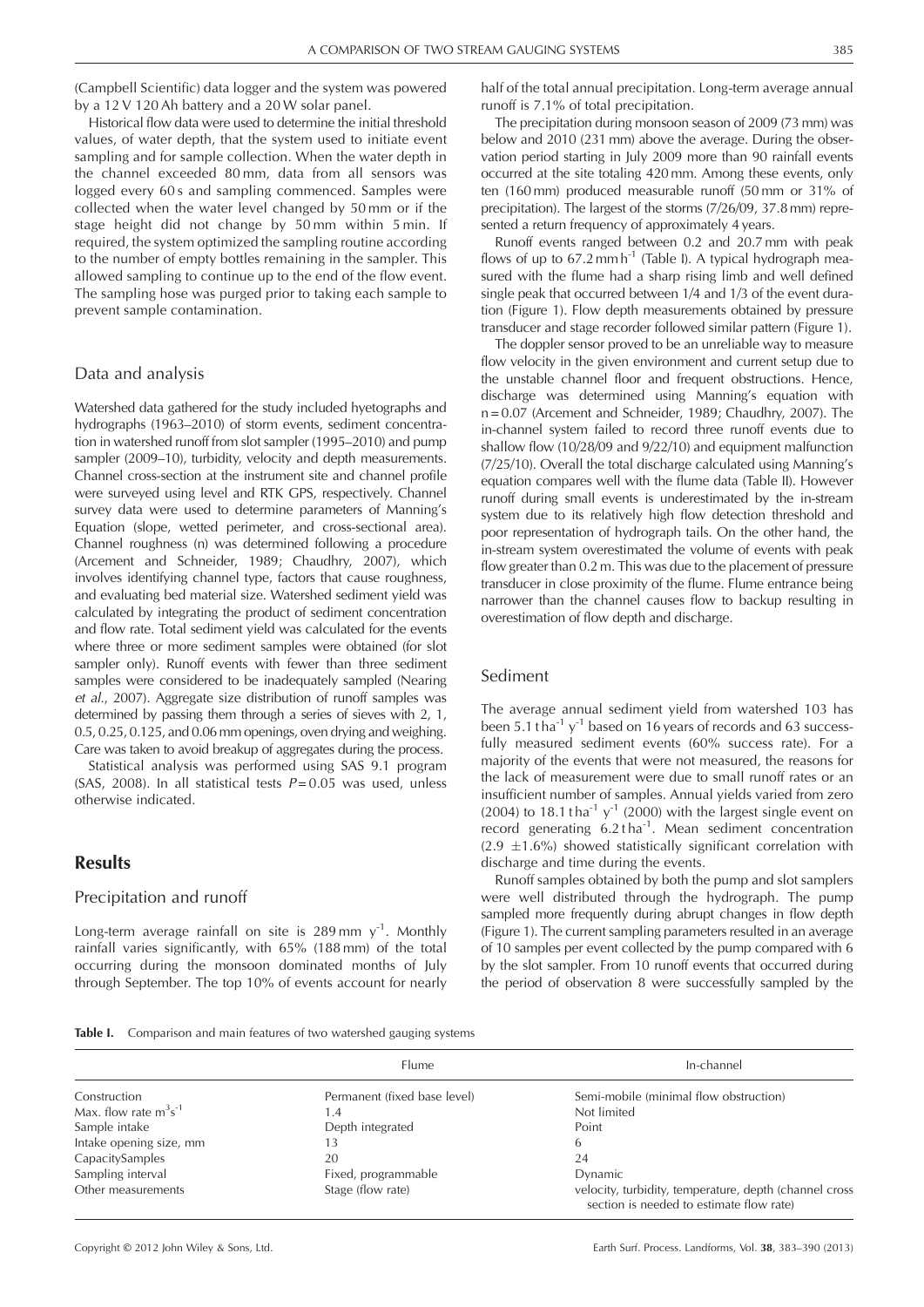

Figure 1. Hydrograph of runoff event on 07/26/10.

traversing slot sampler and 7 by the pump sampler (Table 3). Event sediment yields varied between  $0.4$  tha<sup>-1</sup> and  $6.0$  tha<sup>-1</sup> for the slot and between  $0.2$  tha<sup>-1</sup> and  $4.4$  tha<sup>-1</sup> for the pump sampler (Table III). Total sediment yields for 7 runoff events measured by the slot sampler  $(11.5 t \text{ ha}^{-1})$  was nearly identical to that measured

by the pump sampler  $(11.6 t \text{ ha}^{-1})$ . However, sediment yield of particles smaller than 0.5 mm measured by both system differed with 9.0 and  $7.0$  tha<sup>-1</sup> for slot and pump sampler respectively (Figure 2(a)–(b)). Bed load size particles  $(>0.5$  mm), which according to the slot sampler comprised 40% of the total yield, were underrepresented by pump (22% of total yield).

To test the hypothesis whether sediment yields measured by the two systems were the same a linear regression was used

$$
SY_p = \beta_0 + \beta_1 SY_s \tag{1}
$$

where  $SY_p$  and  $SY_s$  are sediment yields (tha<sup>-1</sup>) measured by the pump and slot sampler, respectively. The model for total yield (Table IV) was significant ( $R^2$  =0.79,  $F_{(1,7)} = 23.2$ ,  $P = 0.005$ ) while the regression slope was not significantly different from 1, indicating agreement between the two sampling methods. However, the same model applied to various sediment fractions individually (Table II) showed a lack of significant relationships for particles >0.25 mm. There was a general underestimation of coarse sediments measured by the pump sampler as compared to the slot sampler.

Table II. Rainfall and runoff evens and their characteristics as recorded by two measuring systems during the study period

|                      | Precipitation |             |          | Runoff |            |          |                                      |             |          |
|----------------------|---------------|-------------|----------|--------|------------|----------|--------------------------------------|-------------|----------|
|                      |               |             |          |        | Flume      |          | Cross-section 2 m above flume intake |             |          |
|                      | total         | peak        | duration | total  | peak       | duration | total                                | peak        | duration |
| Rainfall event       | mm            | $mm h^{-1}$ | min      | mm     | $mmh^{-1}$ | min      | Mm                                   | $mm h^{-1}$ | min      |
| 8/13/09              | 11.4          | 61.0        | 29       | 2.5    | 14.1       | 37       | 1.5                                  | 15.6        | 12       |
| 10/28/09             | 2.0           | 5.7         | 30       | 1.5    | 3.2        | 243      |                                      |             |          |
| 7/25/10              | 22.6          | 68.6        | 63       | 3.5    | 12.2       | 67       |                                      |             |          |
| 7/26/10              | 37.8          | 160.0       | 101      | 20.7   | 67.2       | 93       | 26.7                                 | 134.0       | 33       |
| 7/27/10              | 21.7          | 137.2       | 103      | 10.6   | 61.4       | 60       | 11.8                                 | 114.6       | 16       |
| 7/29/10              | 19.6          | 68.6        | 169      | 3.4    | 21.5       | 55       | 2.9                                  | 24.2        | 18       |
| 7/30/10              | 15.7          | 53.3        | 144      | 1.8    | 10.4       | 38       | 1.4                                  | 10.4        | 13       |
| 8/7/10               | 10.7          | 144.8       | 12       | 3.3    | 30.3       | 36       | 3.9                                  | 48.5        | 12       |
| 8/28/10              | 13.8          | 99.7        | 42       | 3.0    | 12.2       | 48       | 2.6                                  | 13.5        | 21       |
| 9/22/10              | 5.3           | 30.5        | 44       | 0.2    | 0.9        | 49       |                                      |             |          |
| Total for 7 events*  |               |             |          | 45.8   |            |          | 50.9                                 |             |          |
| Total                | 160           |             |          | 51     |            |          |                                      |             |          |
| Total for the period | 420           |             |          | 51     |            |          |                                      |             |          |

\*Runoff events successfully measured by both flume and in-channel gauging systems.

Table III. Sediment yield and sediment characteristics during the study period

|                     |                | Slot sampler           |           | Pump sampler   |                        |           |  |
|---------------------|----------------|------------------------|-----------|----------------|------------------------|-----------|--|
|                     | Sediment vield | Mean particle diameter | N samples | Sediment vield | Mean particle diameter | N samples |  |
| Runoff event        | $t$ ha $^{-1}$ | mm                     |           | $tha^{-1}$     | mm                     |           |  |
| 8/13/09             | 0.41           | 1.31                   | 5         | 0.19           | 0.32                   |           |  |
| 7/25/10             | 0.87           | 1.09                   |           |                |                        |           |  |
| 7/26/10             | 5.99           | 1.03                   | 9         | 4.43           | 0.28                   | 17        |  |
| 7/27/10             | 2.09           | 0.79                   | 6         | 3.07           | 0.45                   | 14        |  |
| 7/29/10             | 0.86           | 1.56                   | 6         | 0.72           | 0.60                   | 8         |  |
| 7/30/10             | 0.47           | 1.43                   | 5         | 0.75           | 0.59                   | 6         |  |
| 8/7/10              | 0.95           | 1.64                   | 4         | 0.70           | 0.34                   | 9         |  |
| 8/28/10             | 0.75           | 1.52                   | 6         | 1.75           | 0.53                   | 8         |  |
| Total for 7 events* | 11.52          |                        |           | 11.62          | 0.42                   | 69        |  |
| Total               | 12.39          | 1.13                   | 48        |                |                        |           |  |

\*Runoff events measured by both flume and in-channel gauging systems.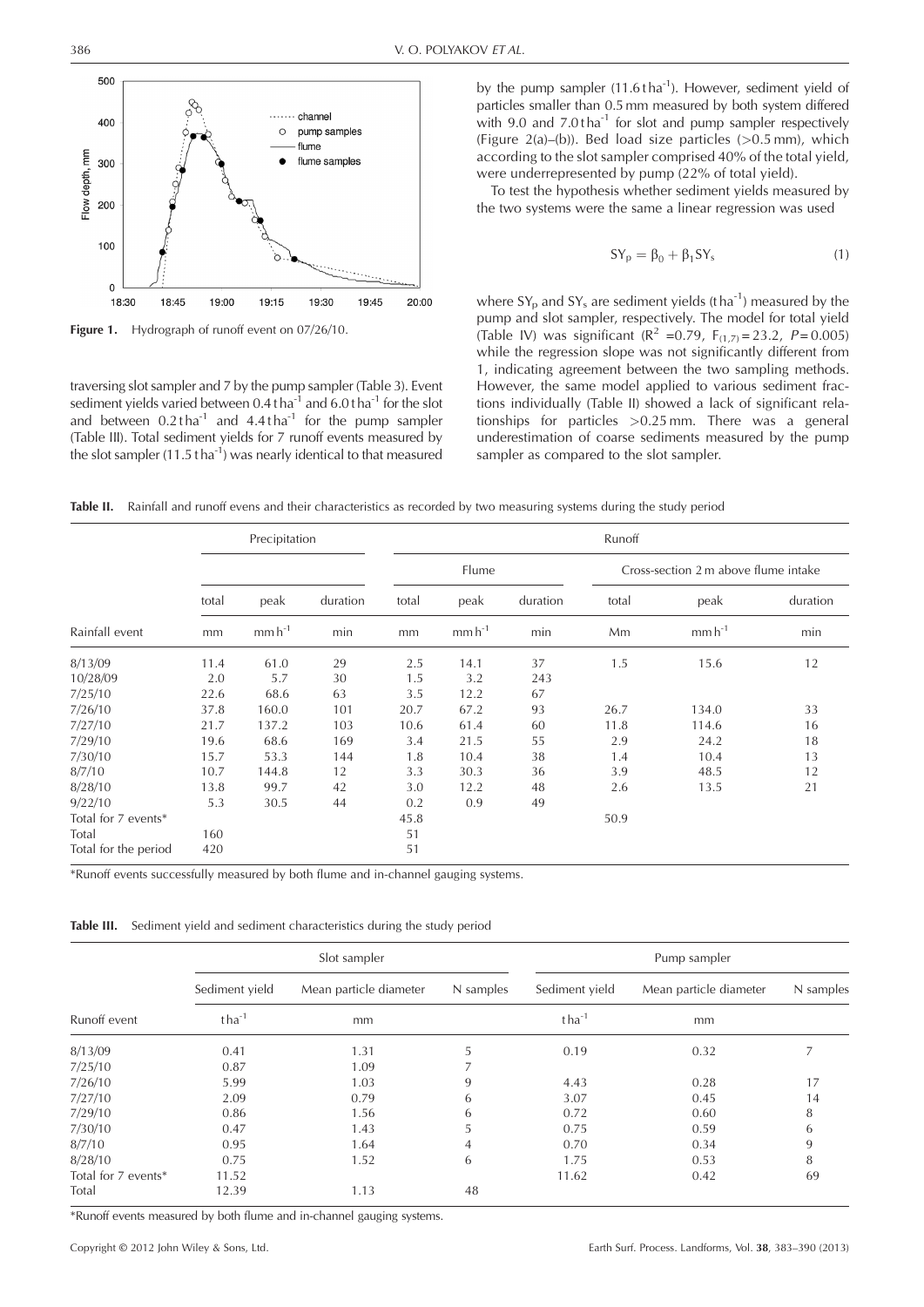

Figure 2. Total sediment vield and particle size distribution as determined from traversing (a) slot (flume) and (b) pump samplers.

**Table IV.** Regression equation  $(SY_p = \beta_0 + \beta_1 SY_s)$  coefficients for comparison between sediment yield obtained by slot and pump sediment samplers during 7 runoff events

| Sediment fraction, mm | $\beta_0$ | β1        | $F_{(1, 7)}$ | $R^2$   |
|-----------------------|-----------|-----------|--------------|---------|
| >2                    | 0.060     | $-0.014$  | 0.35         | $-0.12$ |
| $1 - 2$               | 0.374     | 0.013     | 0.01         | $-0.20$ |
| $0.5 - 1$             | 0.657     | 0.298     | 1.34         | 0.05    |
| $0.25 - 0.5$          | 0.783     | $0.563*$  | 4.73         | 0.38    |
| $0.125 - 0.25$        | 0.340     | $0.713**$ | 27.25        | 0.81    |
| $0.06 - 0.125$        | 0.079     | $0.747**$ | 126.5        | 0.95    |
| < 0.06                | 0.166     | 0.663     | 207.3        | 0.97    |
| Total                 | 0.497     | $0.706**$ | 23.2         | 0.79    |

Slope coefficient: \*- significantly different from 0,  $*$ - not significantly different from 1.  $\alpha$  = 0.05.

The particle size distribution of all sediment combined is shown in Figure 3 with each sampler represented by a separate curve. The texture of sediments obtained by the two instruments is similar in the fine region  $(< 0.25$  mm). Above 0.25 mm the curves deviate from each other, indicating that the slot sampler collected a greater percentage of coarse particles. This deviation is especially pronounced for particles larger than 1 mm, which constitute 25% of total sediment collected by the slot sampler, compared with 8% collected by the pump. Median particle diameter (D50) of sediments collected by traversing slot and pump sampler was 0.32 and 0.22 mm, respectively.

The ability of the pump to obtain representative sediment samples was affected by runoff rate. Figure 4 shows the ratio of sediment yields by particle fraction obtained by the samplers for every event. Average runoff rate of these events varied between 2.8 and  $13.4$  mm  $h^{-1}$  and is represented by the size of the circle. The figure shows that for fine sediments  $( $0.125 \text{ mm}$ )$  both



Figure 3. Particle size distribution of sediment collected by slot and pump samplers.



**Figure 4.** Ratio of sediment yields obtained by pump and traversing slot sampler (by sediment size fraction). The size of the circle represents average runoff rate of the event, which varied between 2.8 and  $13.8$  mm  $h^{-1}$ .

samplers produced similar results (yield ratio ~1) regardless of the event size. Further, the pump greatly overestimated the amount of 0.125–1 mm particles during low intensity events, however the weighted average for all events in this particle range remained close to 1. Finally, the pump severely underestimated particles > 1 mm regardless of the runoff rate.

The D50 of individual samples was inversely related to runoff rate at which the sample was taken, and this relationship was statistically significant. The slot samples showed greater variation of D50 than pump samples over the range of runoff rates. At  $5 \text{ mm h}^{-1}$  runoff the D50 of the slot samples was more than double that of pump samples (0.55 and 0.25 mm, respectively), while at  $50 \text{ mm h}^{-1}$  D50 of samples from both instruments were equal (0.18 mm).

The turbidity meter failed often due to inundation by sediment deposits or other obstructions of the sensor window. As a result we were unable to collect a set of measurements that adequately represented a complete event. Turbidity measurements showed a good relationship with total sediment concentration  $(R^2 = 0.60)$ , however there was considerable scatter in the low concentration range (Figure 5). A power model of the form

$$
NTU = 2975 * TC^{0.246} - 733
$$
 (2)

was used, where NTU is Nephelometric turbidity units, and TC is total concentration of solids  $(g L^{-1})$ . This type of non-linear relationship has been attributed to variations of sediment properties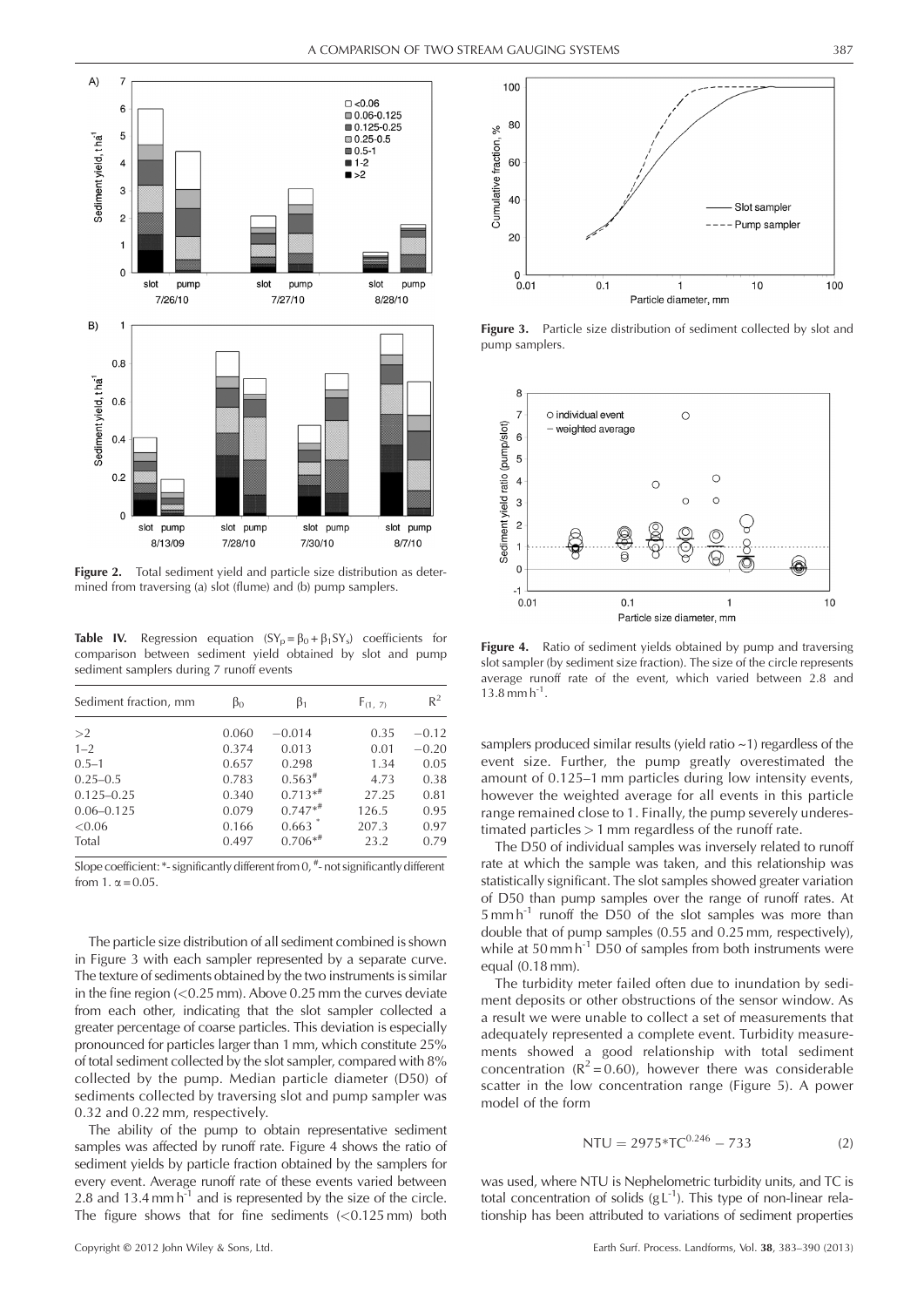

Figure 5. Non-linear relationship between total sediment concentration and turbidity during the study period (all samples combined).

(Gippel, 1995), particularly changes in particle sizes due to variation in discharge (Lewis, 1996). The scatter of data points in the lower section of the graph might be related to sediment size hysteresis when D50 of the sediment on the rising limb of the hydrograph is smaller than that on the receding limb.

# **Discussion**

Slot type sediment samplers are considered to be most accurate among other devices in representing particle sizes in the sample relative to that in the flow (Barnes and Frevert, 1954). This notion is based primarily on theoretical considerations and laboratory tests (Replogle, 2009). Field data that verify the accuracy of these instruments is limited. Nichols (2003), using a traversing slot sampler on a small (0.4–1.5 ha) arid watershed, showed that particles larger than 8 mm were underrepresented. The sampler had a 13 mm slot opening, identical to one used in the current study. Based on Nichols' data (2003) it is reasonable to assume that in our study the sediment fraction  $> 2$  might have been underestimated by as much as 25% by the slot sampler. However, considering that particles >2 mm constitute 20% of the total sediment load, their underestimation by a quarter might not be critical. Hence, the traversing slot sampler provides a good reference for comparison of different sediment measuring techniques.

In the samples collected by the pump the concentration of fine particles  $( $0.125$ ) was similar to that collected by the$ slot sampler. However, the pump over-represented mid-size particles (0.125–0.5 mm) and under-represented coarse particles  $(>0.5$  mm). The former occurred primarily during low runoff events and the latter during all events regardless of the runoff rate. It suggests that the rate of entrapment of mid size fraction by the pump is most sensitive to flow rate. During turbulent flow events the pump also captured a range of particles that was more similar to that of the slot sampler. It appears that the pump intake was positioned too high to collect coarse particles, but too low to representatively collect intermediate fraction. Varying the intake height might not necessarily rectify particle distribution in the sample, but rather cause other, different fractions to be under- or over-represented.

An improvement over a single intake system could be a depth integrated intake, often employed on small watersheds dominated by overland flow carrying fine sediments (Nichols et al., 2008). However, with the current setup and given channel hydrology this might not provide a satisfactory solution. In the current study the intake was located 5 cm above the channel bottom and could not be positioned lower due to recurring inundation of the channel by sediment deposits. This is typical of dryland streams with substantial bedload and dynamically adjusting channel beds. Hence, any additional intakes in the depth integrated setup would have to be located higher than 5 cm. This would likely increase intake of fine sediment into the sampler and cause further underestimation of coarse  $(> 0.5$  mm) material. A further alternative to quantify bedload yield from small catchments is a bedload trap downstream of the monitoring point, which can be emptied manually between events.

It has been hypothesized (Clark et al., 2009) that automatic pump samplers are not effective at sampling across a wide range of particle sizes especially >0.25 mm even if the flow is well-mixed. Our results suggest that this range of useful application could be extended up to 0.5 mm particles for channels of comparable size. In small arid streams with flash flood hydrology the water column is usually well-mixed and particles smaller than 0.5 mm represent over 60% of total sediment. If the relationship between concentration of fine and coarse particles could be established for a wide range of sediment loads, it would considerably increase the usefulness of pump samplers to predict total sediment loads in a wide range of ephemeral streams.

Turbidity can be used to determine sediment concentration if the proportion of various size particles in the flow remains constant (Gippel, 1995), in which case these two variables are linearly related. This is rarely the case in ephemeral arid channels (Cohen and Laronne, 2005). In our study concentration of fines was relatively stable regardless of the discharge, while the concentration of coarse particles fluctuated significantly: generally increasing with increased discharge and towards the end of the event. Also, the values of sediment concentrations observed in this study (up to  $50 \text{ g L}^{-1}$ ) extend beyond the range where the light scattering technique is commonly applied. Most turbidity–concentration relationships reported in the literature deal with concentrations of a few grams per liter or less ( Lane and Sheridan, 2002; Pfannkuche and Schmidt, 2003; Zabaleta et al., 2007; Estrany et al., 2009; Kandler and Seidler, 2009).

For a visible light source specific turbidity (backscatter) is highest for 1 µm particles. It decreases for larger particles with the same concentration (Gippel, 1995). As a result coarse fractions display a poor relationship with turbidity. In addition to this, large particles are more likely to be suspended and come into proximity of the instrument window only during larger discharges, while during low discharge these particles tend to move as bed load passing below the instrument. In a channel with flash flood hydrology this problem is further exacerbated due to changing distance between sensor window and channel floor caused by inundation or abrasion.

Although using turbidity as a surrogate of sediment load could lead to bias due to sensitivity to environmental factors (Gao et al., 2008) or shortcoming in experimental setup, the method, unlike physical sampling, allows one to obtain a large number of consecutive measurements, which may help reduce statistical uncertainty. Turbidity may not be suitable for representing total sediment loads in arid watersheds, however if fine sediment is the primarily interest then the method could be a viable option. It could also be used to fill the gaps in the data obtained by direct sampling.

Contrary to expectation, flow velocity measured by the Doppler was inversely related to total flow depth. This might indicate that during the course of an event, inundation progressed and the distance between the sensor and channel bottom decreased. Fluctuating channel bottom elevation made velocity measurements unreliable because the distance between channel bottom and the instrument at the time of measurement was unknown. The current setup was developed for use in a more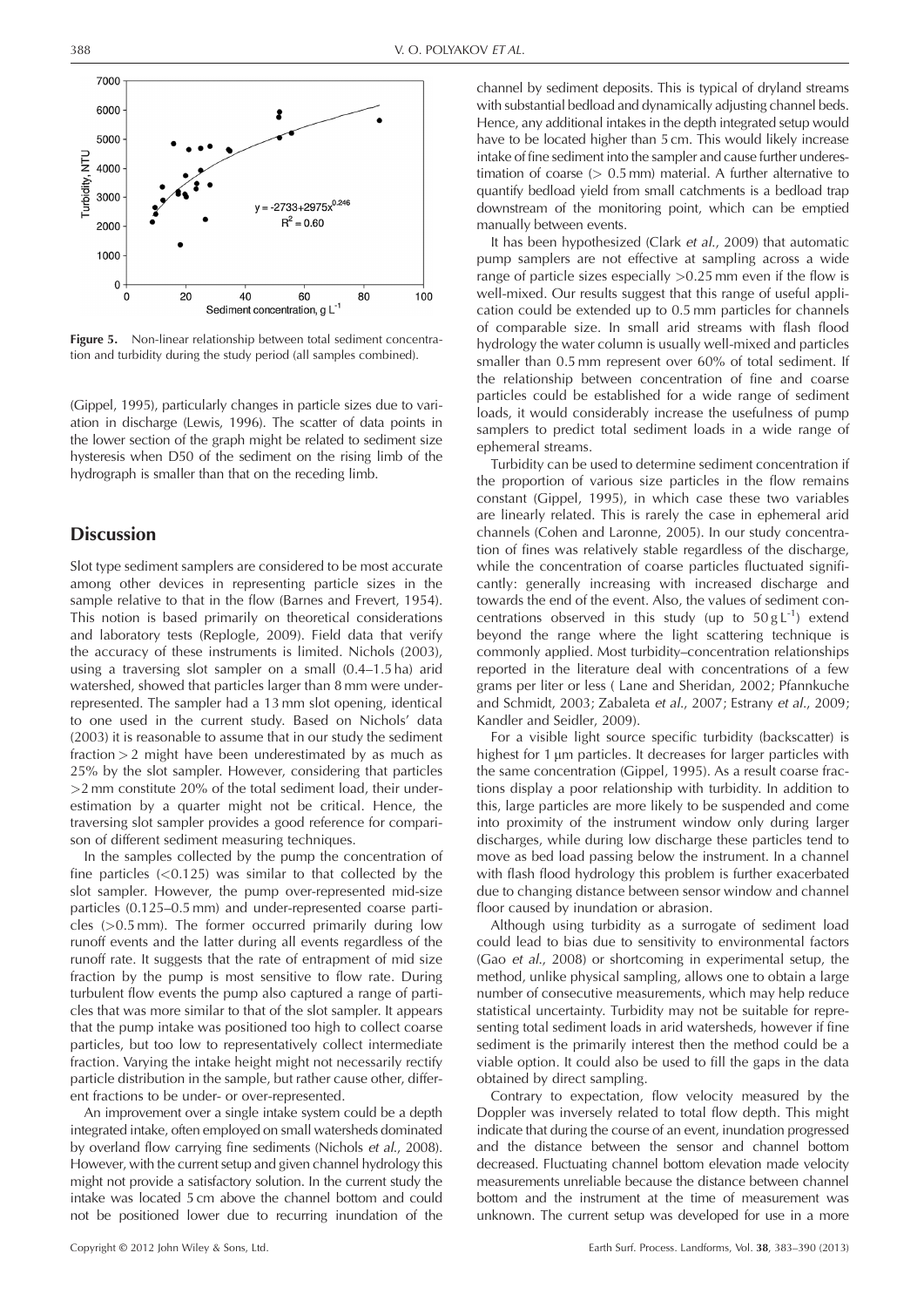stable channel and where the distance between the instrument and the channel is much larger than channel bottom height fluctuations.

# **Conclusions**

This study compares the performance and determines a range of application of a new automated stream gauging system in arid ephemeral streams. A flume based gauge with a total load traversing slot sampler was used as a reference, which despite its limitations (Nichols, 2003; Replogle, 2009) is considered to be the most accurate among available automated systems.

The new system is compact and uses standard components, which simplifies installation and relocation. The sensors mounted on the channel bed cause minimal flow obstruction and interference with erosion and transport processes. The ability to respond to changes in the hydrograph enables the sampler to accurately capture temporal sediment variability. However, this study has shown that the system may have limited application for monitoring small channels dominated by shallow flows with high sediment fluxes.

The total sediment yield measured by pump sampler was 9.7 tha $^{-1}$ , which underestimated that of the slot sampler  $(11.5 t \text{ ha}^{-1})$  by 16%. The pump sampler adequately measured particles <0.5 mm in diameter, while the coarse fraction (>0.5 mm) was greatly under-sampled. However, this was only true for high rate ( $>$ 20 mm h<sup>-1</sup>) flows. At smaller flows  $(<$ 20 mm h<sup>-1</sup>) only particles in the 0 to 0.25 mm were adequately measured, indicating that pump sampler performance is dependent upon discharge. Further improvements could be made by incorporating a depth integrated intake or by establishing a relationship between suspended sediment concentration and bed load to account for sampling bias.

Turbidity and sediment concentration were strongly related. The optical technique performed unreliably under the current circumstances, but it could be improved if inundation of the sensor is eliminated. Despite lower accuracy and narrower range of use in comparison with physical sampling, the optical method has the advantage of obtaining large numbers of measurements to overcome errors associated with variability.

The instruments examined in this study were designed to measure different populations of particles. The pump sampler and turbidity probe have inherent limitations with respect to particle size and are generally better suited to streams with dominant suspended load. The traversing slot sampler was designed for streams that carry substantial bed load and addresses these shortcomings, but is much more intrusive, expensive, and complex. However, there is a significant overlap in application ranges of all these instruments. The choice of a sampler suitable for a particular application will depend on technique constraints, hydrological conditions, and measurement objectives.

Acknowledgements—the authors wish to express their appreciation to the Southwest Watershed Research Center Staff, whose dedicated efforts in collecting data made this research possible.

# References

- Arcement GJ Jr, Schneider VR. 1989. Guide for Selecting Manning's Roughness Coefficients for Natural Channels and Flood Plains. Water Supply Paper 2339. US Geological Survey, Washington DC.
- Barnes KK, Frevert RK. 1954. A runoff sampler for large watersheds. Part I. Laboratory studies. Agricultural Engineering 35: 88–90.
- Black KP, Rosenberg MA. 1994. Suspended sand measurements in a turbulent environment - field comparison of optical and pump sampling techniques. Coastal Engineering 24: 137–150.
- Bosman JJ, Vandervelden ETJM, Hulsbergen CH. 1987. Sediment concentration measurement by transverse suction. Coastal Engineering 11: 353–370.
- Bossong CR, Stevens MR, Doerfer JT, Glass BR. 2006. Summary and evaluation of the quality of stormwater in Denver, Colorado, water years 1998–2001. Scientific Investigation Report 2005–5150. USGS, Reston, Virginia.
- Brakensiek LD, Osborn HB, Rawls WJ. 1979. Field manual for research in agricultural hydrology. Agriculture Handbook 224. US Department of Agriculture: Washington, DC.
- Brown HE, Hansen EA, Champaigne NE. 1970. A system for measuring total sediment yield from small watersheds. Water Resources Research 6: 818–825.
- Chaudhry MH. 2007. Open-channel Flow, 2nd edn . Springer: New York.
- Clark SE, Siu CYS, Pitt R, Roenning CD, Treese DP. 2009. Peristaltic pump autosamplers for solids measurement in stormwater runoff. Water Environment Research 81: 192–200.
- Cohen H, Laronne JB. 2005. High rates of sediment transport by flashfloods in the Southern Judean Desert, Israel. Hydrological Processes 19: 1687–1702.
- Estrany J, Garcia C, Batalla RJ. 2009. Suspended sediment transport in a small Mediterranean agricultural catchment. Earth Surface Processes and Landforms 34: 929–940.
- Fu XD, Wang GQ, Shao XJ. 2005. Vertical disoersion of fine and coarse sediments in turbulent open-channel flows. Journal of Hydraulic Engineering ASCE 131: 877–888.
- Gao P, Pasternack GB, Bali KM, Wallender WW. 2008. Estimating suspended sediment concentration using turbidity in an irrigationdominated southeastern California watershed. Journal of Irrigation and Drainage Engineering - ASAE 134: 250–259.
- Gippel CJ. 1995. Potential of turbidity monitoring for measuring the transport of suspended-solids in streams. Hydrological Processes 9: 83–97.
- Graczyk DJ, Robertson DM, Rose WJ, Steuer JJ. 2000. Comparison of water quality samples collected by siphon samplers and automatic samplers in Wisconsin. FS-067-00. USGS, Middleton, Wisconsin.
- Harmel RD, King KW. 2005. Uncertainty in measured sediment and nutrient flux in runoff from small agricultural watersheds. Transactions of ASAE 48: 1713–1721.
- Harmel RD, Slade RM, Haney RL. 2010. Impact of sampling techniques on measured stormwater quality data for small streams. Journal of Environmental Quality 39: 1734–1742.
- Hawdon A, Keen R, Vleeshouwer J. 2009. A remote automated water quality stream gauging system design. CSIRO Land and Water Science Report 24/09.
- Horowitz AJ, Rinella FA, Lamothe P, Miller TL, Edwards TK, Roche RL, Rickert DA. 1990. Variations in suspended sediment and associated trace-element concentrations in selected riverine cross-sections. Environmental Science and Technology 24: 1313–1320.
- Kandler M, Seidler C. 2009. Erosion processes alter water quality in a stream within a small catchment in the Upper Lusatia Region in Saxony. Biologia 64: 546–549.
- Krug WR, Goddard GL. 1986. Effect of urbanization on streamflow, sediment loss, and chemical morphology in Pheasant Branch Basin near Middleton, Wisconsin. Water-Resources Investigations Report 85-4068. USGS, Reston, Virginia.
- Lane PNJ, Sheridan GJ. 2002. Impact of an unsealed forest road stream crossing: water quality and sediment sources. Hydrological Processes 16: 2599–2612.
- Laronne JB, Reid I. 1993. Very high rates of bedload sediment transport by ephemeral desert rivers. Nature 366: 148–150.
- Lecce SA. 2009. A depth-proportional intake device for automatic water samplers. Journal of the American Water Resources Association 45: 272–277.
- Lewis J. 1996. Turbidity-controlled suspended sediment sampling for runoff-event load estimation. Water Resources Research 32: 2299–2310.
- Malmon DV, Reneau SL, Dunne T. 2004. Sediment sorting and transport by flash floods. Journal of Geophysical Research-Earth Surface 109: F02005. DOI:10.1029/2003JF000067.
- Nearing MA, Nichols MH, Stone II, Renard KG, Simanton IR, 2007. Sediment yields from unit-source semiarid watersheds at Walnut Gulch. Water Resources Research 43: W06426. DOI: 10.1029/ 2006WR005692.